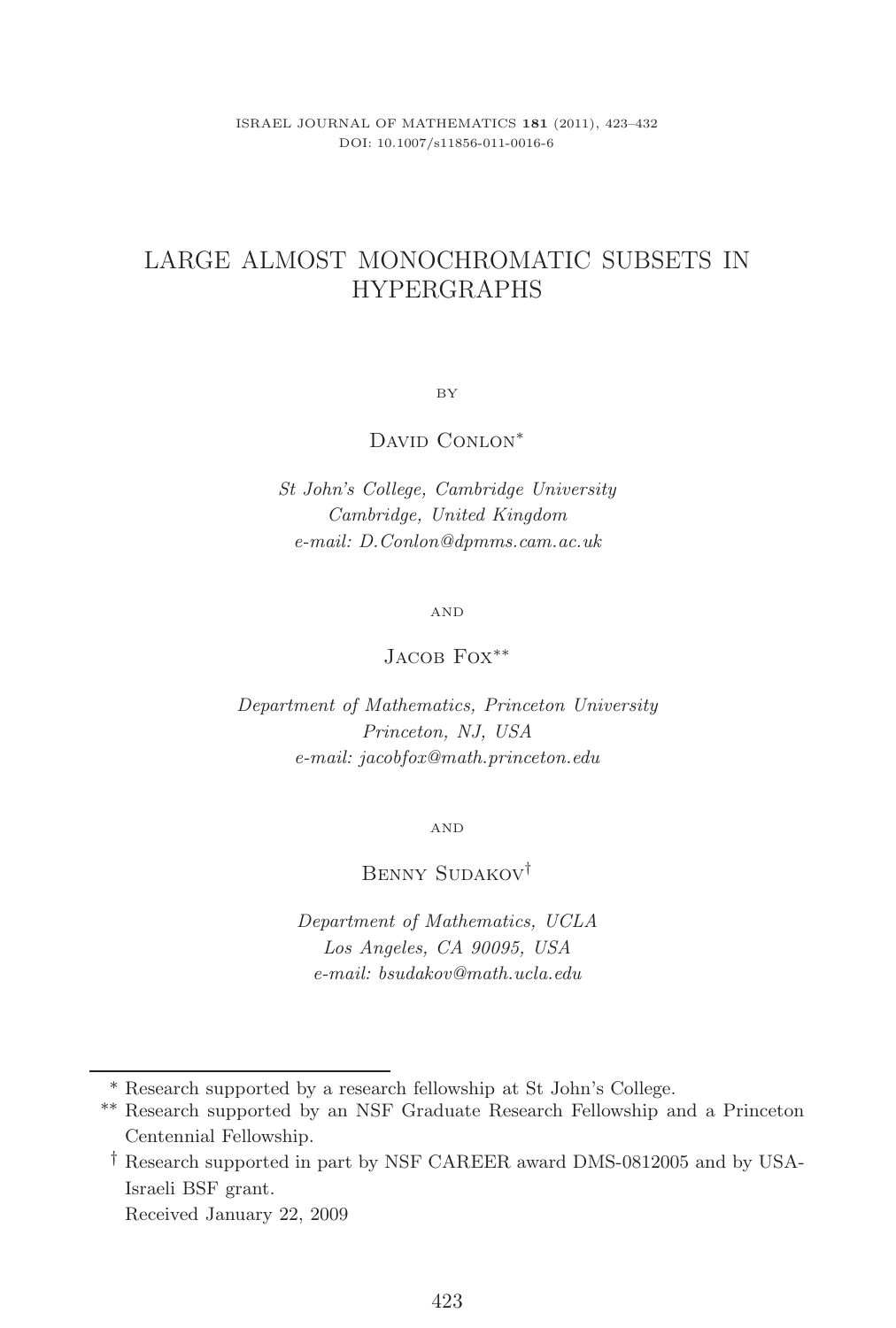#### ABSTRACT

We show that for all  $\ell$  and  $\epsilon > 0$  there is a constant  $c = c(\ell, \epsilon) > 0$ such that every  $\ell$ -coloring of the triples of an N-element set contains a subset S of size  $c\sqrt{\log N}$  such that at least  $1 - \epsilon$  fraction of the triples of  $S$  have the same color. This result is tight up to the constant  $c$  and answers an open question of Erd˝os and Hajnal from 1989 on discrepancy in hypergraphs. For  $\ell \geq 4$  colors, it is known that there is an  $\ell$ -coloring of the triples of an N-element set whose largest monochromatic subset has cardinality only  $\Theta(\log \log N)$ . Thus, our result demonstrates that the maximum almost monochromatic subset that an  $\ell$ -coloring of the triples must contain is much larger than the corresponding monochromatic subset. This is in striking contrast with graphs, where these two quantities have the same order of magnitude. To prove our result, we obtain a new upper bound on the  $\ell$ -color Ramsey numbers of complete multipartite 3uniform hypergraphs, which answers another open question of Erdős and Hainal.

#### **1. Introduction**

The **Ramsey number**  $r(n)$  is the smallest integer N such that every 2-coloring of the edges of the complete graph on N vertices contains a monochromatic clique of size n. Ramsey's theorem [13] states that  $r(n)$  exists for all n. Determining or estimating Ramsey numbers is one of the central problems in combinatorics; see the book Ramsey Theory [11] for details. A classical result of Erdős and Szekeres [10], which is a quantitative version of Ramsey's theorem, implies that  $r(n) \leq 2^{2n}$  for every positive integer n. Erdős [4] showed using probabilistic arguments that  $r(n) > 2^{n/2}$  for  $n > 2$ . Over the last sixty years, there have been several improvements on these bounds (see, e.g., [2]). However, despite efforts by various researchers, the constant factors in the above exponents remain the same.

Although already for graph Ramsey numbers there are significant gaps between lower and upper bounds, our knowledge of hypergraph Ramsey numbers is even weaker. The Ramsey number  $r_k(n)$  is the minimum N such that every 2-coloring of the k-tuples of an N-element set contains a monochromatic set of size  $n$ , where a set is called monochromatic if all its  $k$ -tuples have the same color. Erdős, Hajnal and Rado  $[8]$  showed that there are positive constants c and  $c'$  such that

$$
2^{cn^2} < r_3(n) < 2^{2^{c'n}}.
$$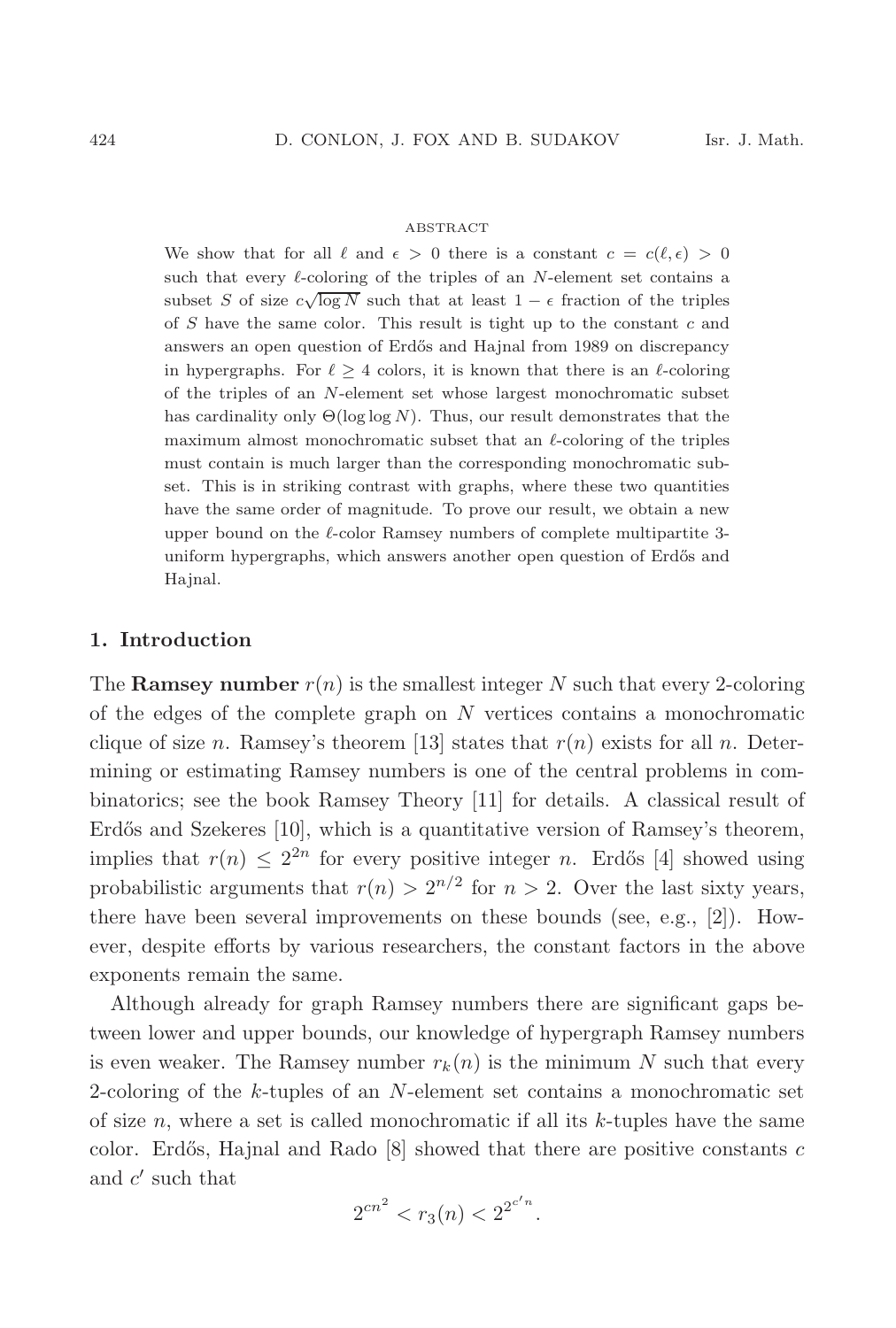They also conjectured that  $r_3(n) > 2^{2^{cn}}$  for some constant  $c > 0$  and Erdős (see, e.g., [1]) offered a \$500 reward for a proof. Similarly, for  $k \geq 4$ , there is a difference of one exponential between known upper and lower bounds for  $r_k(n)$ , i.e.,

$$
t_{k-1}(cn^2) \le r_k(n) \le t_k(c'n),
$$

where the tower function  $t_k(x)$  is defined by  $t_1(x) = x$  and  $t_{i+1}(x) = 2^{t_i(x)}$ .

The study of  $r_3(n)$  is particularly important for our understanding of hypergraph Ramsey numbers. This is because of an ingenious construction called the stepping-up lemma due to Erdős and Hajnal (see, e.g., Chapter 4.7 in [11]). For  $k \geq 3$ , their method allows one to construct lower bound colorings for  $(k + 1)$ tuples from colorings for k-tuples, effectively gaining an extra exponential each time it is applied. Therefore, proving that  $r_3(n)$  has doubly exponential growth will allow one to close the gap between the upper and lower bounds for  $r_k(n)$ for all  $k$ .

Despite the fact that Erdős [5] (see also the book [1]) believed  $r_3(n)$  is closer to  $2^{2^{cn}}$ , together with Hajnal [7], he discovered the following interesting fact about hypergraphs which maybe indicates the opposite. They proved that there are  $c, \epsilon > 0$  such that every 2-coloring of the triples of an N-element set contains a subset S of size  $s > c(\log N)^{1/2}$  such that at least  $(1/2 + \epsilon) {s \choose 3}$  triples of S have the same color. That is, this subset deviates from having density  $1/2$  in each color by at least some fixed positive constant. Erdős  $(6)$ , page 67) further remarks that he would begin to doubt that  $r_3(n)$  is double-exponential in n if one can prove that any 2-coloring of the triples of an N-set contains some set of size  $s = c(\epsilon)(\log N)^{\delta}$  for which at least  $(1 - \epsilon)\binom{s}{3}$  triples have the same color, where  $\delta > 0$  is an absolute constant and  $\epsilon > 0$  is arbitrary. Erdős and Hajnal proposed [7] that such a statement may even be true with  $\delta = 1/2$ . Our first result shows that this is indeed the case.

THEOREM 1: For each  $\epsilon > 0$  and  $\ell$ , there is  $c = c(\ell, \epsilon) > 0$  such that every  $\ell$ -coloring of the triples of an N-element set contains a subset S of size  $s =$  $c\sqrt{\log N}$  such that at least  $(1 - \epsilon)\binom{s}{3}$  triples of S have the same color.

It is easy to see that this theorem is tight up to the constant factor c. Indeed, consider an  $\ell$ -coloring of the triples of an N-element set in which every triple gets one of  $\ell$  colors uniformly at random. Using a standard tail estimate for the binomial distribution, one can show that in this coloring, with high probability,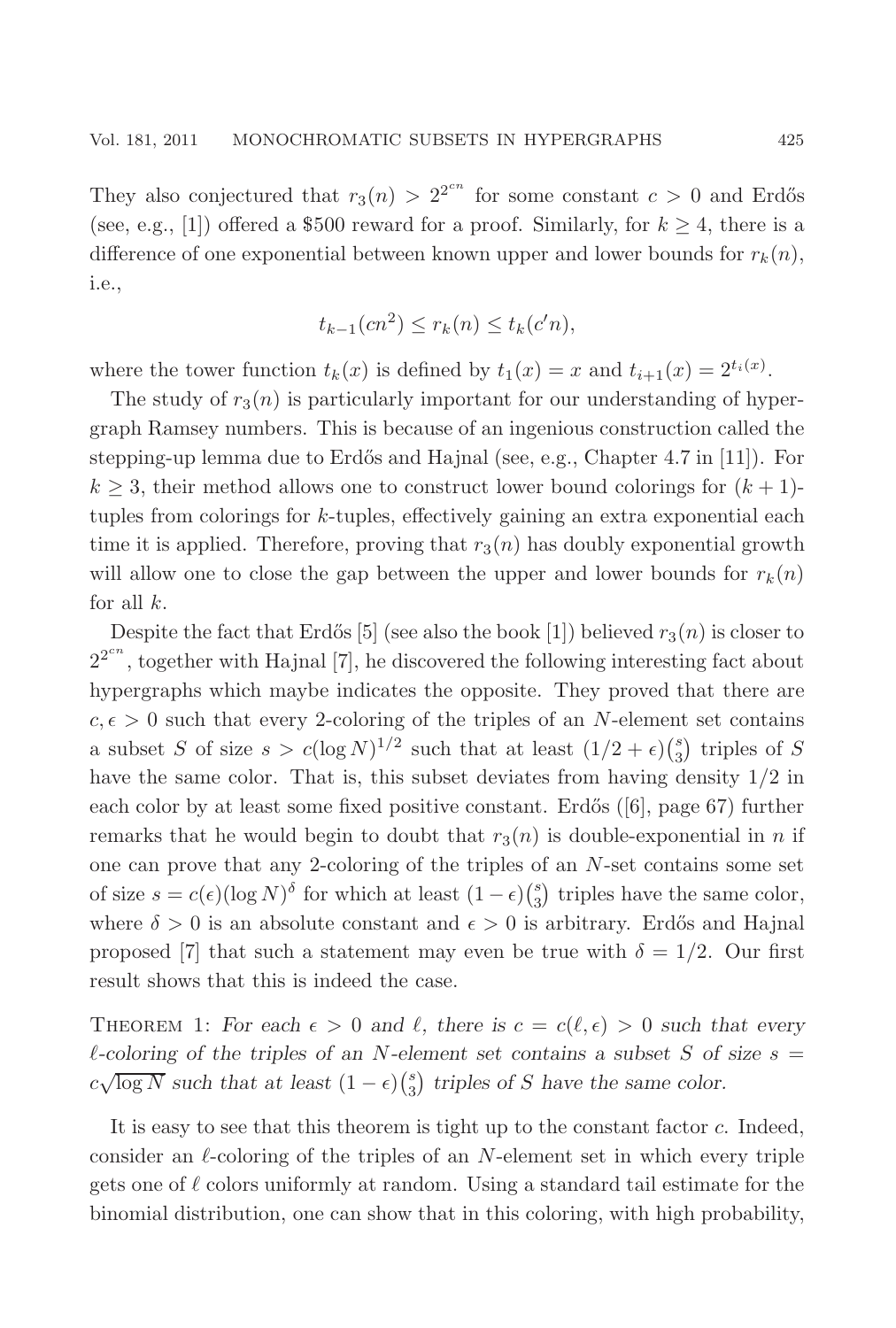every subset of size  $\gg \sqrt{\log N}$  has a  $1/\ell + o(1)$  fraction of its triples in each color.

Our result also shows a significant difference between the discrepancy problem in graphs and that in hypergraphs. The  $\ell$ **-color** Ramsey number  $r_k(n;\ell)$  is the minimum N such that every  $\ell$ -coloring of the k-tuples of an N-element set contains a monochromatic set of size n. Erdős and Hajnal (see, e.g., [11]) constructed a 4-coloring of the triples of a set of size N which does not contain a monochromatic subset of size  $c \log \log N$ . In [3] we constructed a 3-coloring of the triples of a set of size  $N$  which does not contain a monochromatic subset of size  $2^{c\sqrt{\log\log N}}$ . Thus, Theorem 1 demonstrates (at least for  $\ell \geq 3$ ) that the maximum almost monochromatic subset that an  $\ell$ -coloring of the triples must contain is much larger than the corresponding monochromatic subset. This is in striking contrast with graphs, where these two quantities have the same order of magnitude, as demonstrated by a random  $\ell$ -coloring of the edges of a complete graph.

Another open problem from the 1989 paper of Erdős and Hajnal [7] asks whether one can exhibit a fixed hypergraph of density larger than  $1/2 + \epsilon$  on whence the can emissive a linear hypergraph or density ranger ends  $1/2 + 0$  on  $c\sqrt{\log N}$  vertices that occurs monochromatically. That is, can we find dense hypergraphs with small Ramsey numbers? We show that this is indeed the case by obtaining a new upper bound on the  $\ell$ -color Ramsey number of a complete multipartite 3-uniform hypergraph. A **hypergraph**  $H = (V, E)$  consists of a vertex set  $V$  and an edge set  $E$ , which is a collection of subsets of  $V$ . A hypergraph is k**-uniform** if each edge has exactly k vertices. For a k-uniform hypergraph H, the Ramsey number  $r(H; \ell)$  is the minimum N such that every  $\ell$ -coloring of the k-tuples of an N-element set contains a monochromatic copy of H. The **complete** d-**partite** k-uniform hypergraph  $K_d^k(n)$  is the k-uniform hypergraph whose vertex set consists of  $d$  parts of size  $n$  and whose edges are all  $k$ -tuples that have their vertices in some  $k$  different parts. The number of vertices of  $K_d^3(n)$  is dn and the number of edges in  $K_d^3(n)$  is  $\binom{d}{3}n^3 > \left(1-\frac{3}{d}\right)\binom{dn}{3}$ , i.e., it has edge density more than  $1 - \frac{3}{d}$ . In particular, as d increases, the edge density of  $K_d^3(n)$  tends to 1. Therefore, Theorem 1 is an immediate corollary of the following theorem.

Theorem 2: *The -color Ramsey number of the complete* d*-partite hypergraph*  $K_d^3(n)$  *satisfies* 

$$
r(K_d^3(n); \ell) \le 2^{\ell^{2r} n^2},
$$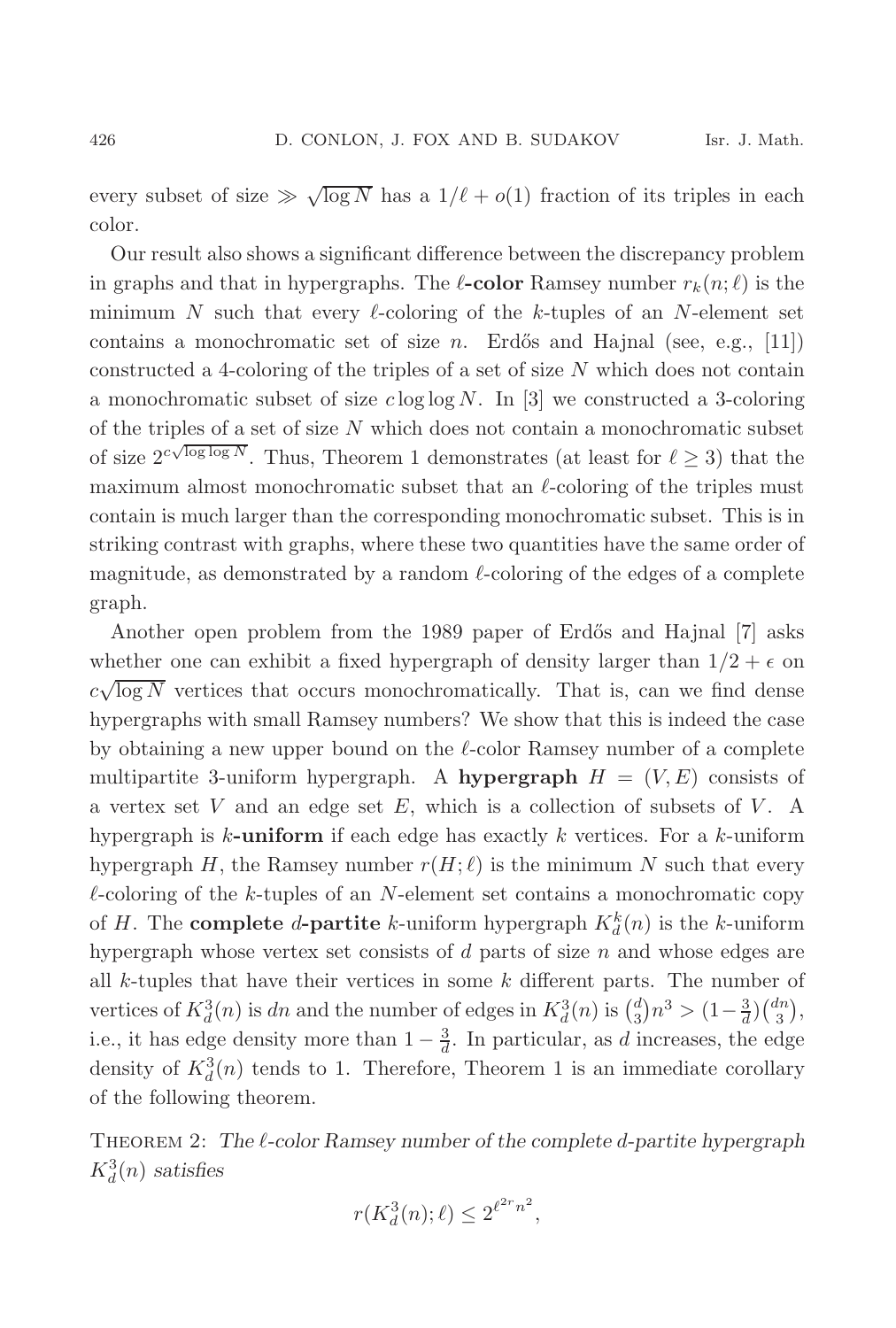*where*  $r = r_2(d-1;\ell)$  *is the l*-color Ramsey number of the complete graph on d − 1 *vertices.*

In the next section, we discuss the technique of Kővári, Sós and Turán on the classical problem of Zarankiewicz and its consequences, which will be helpful in proving our main theorems. In Section 3, we present the proof of Theorem 2. Throughout the paper, we systematically omit floor and ceiling signs whenever they are not crucial for the sake of clarity of presentation. We also do not make any serious attempt to optimize absolute constants in our statements and proofs. All logarithms in this paper are in base 2.

### **2. Complete bipartite graphs in dense graphs**

The problem of Zarankiewicz [14] asks for the maximum number  $z(m, n; s, t)$  of edges in a bipartite graph  $G$  which has  $m$  vertices in its first class,  $n$  vertices in its second class, and does not contain a complete bipartite graph  $K_{s,t}$  with s vertices in the first class and  $t$  in the other. In their celebrated paper, Kővári,  $S$ os and Turán [12] used double counting together with the pigeonhole principle to give a general upper bound on  $z(m, n; s, t)$ . Using this technique, we obtain the following two simple lemmas which we need in the proof of our main result. The degree  $d(v)$  of a vertex v is the number of vertices adjacent to v.

Lemma 1: *Let* G *be a bipartite graph with parts* A *and* B *and with at least*  $|A||B|/\ell$  edges. Then G contains a complete bipartite subgraph with one part *having*  $a = |A|/\ell$  *vertices from* A and the other part having  $b = 2^{-|A|} |B|$  *vertices from* B*.*

*Proof.* Using the convexity of the function  $f(x) = \binom{x}{a}$  together with the fact that the average degree of a vertex in  $B$  is at least  $a$ , we conclude that the number of pairs  $(A', v)$ , where A' is a subset of A of size a and  $v \in B$  is adjacent to every vertex in  $A'$ , is at least

$$
\sum_{v \in B} \binom{d(v)}{a} \ge |B| \binom{\frac{1}{|B|} \sum_{v \in B} d(v)}{a} = |B|.
$$

Since the set A has at most  $2^{|A|}$  subsets, by the pigeonhole principle, there are at least  $b = 2^{-|A|} |B|$  vertices in B adjacent to the same subset  $A' \subset A$  of size a. Together they form a complete bipartite graph with one part having  $a$  vertices in  $A$  and the other part having  $b$  vertices in  $B$ , completing the proof.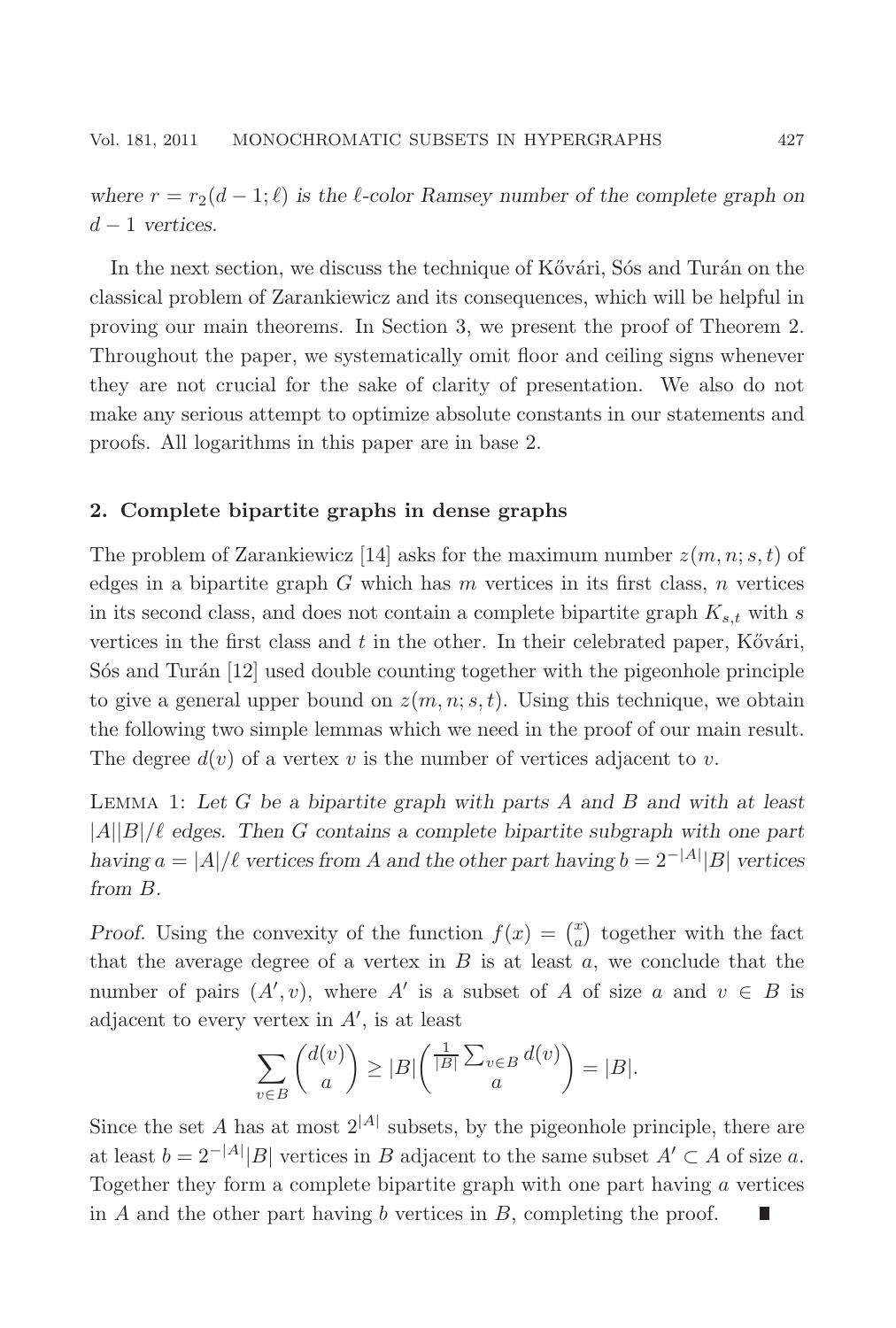LEMMA 2: If a graph G of order n has  $\epsilon n^2$  edges and  $t < \epsilon n$ , then it contains  $K_{s,t}$  with  $s = \epsilon^t n$ .

*Proof.* Note that the number of pairs  $(U, v)$  with U being a subset of G of size t and v being a vertex of G adjacent to every vertex in  $U$  is at least

$$
\sum_{v \in V(G)} \binom{d(v)}{t} \ge n \binom{2\epsilon n}{t} \ge n(\epsilon n)^t / t!,
$$

where we use convexity of  $f(x) = \binom{x}{t}$  and the fact that the average degree of a vertex in G is  $2\epsilon n > t + \epsilon n$ . If G does not contain  $K_{s,t}$  as a subgraph, then for every subset U of G of size t, there are at most  $s-1$  vertices of G adjacent to U. Hence,

$$
n(\epsilon n)^{t}/t! \le (s-1){n \choose t} < sn^{t}/t! = n(\epsilon n)^{t}/t!,
$$

П

a contradiction, which completes the proof.

Both of these lemmas can be further improved by using better upper bound estimates for binomial coefficients. However, the above clean estimates are sufficient for our purposes.

## **3. Proof of the main result**

First we briefly discuss the classical approach of Erdős and Rado [9] which gives an upper bound on the Ramsey number of the complete 3-uniform hypergraph on  $d$  vertices. Suppose the triples of a sufficiently large set  $V$  of vertices are  $\ell$ -colored. Let r be the  $\ell$ -color Ramsey number of a complete graph of order  $d-1$ . Erdős and Rado greedily construct a set of vertices  $\{v_1,\ldots,v_{r+1}\}\,$  such that for any given pair  $1 \leq i < j \leq r$ , all triples  $\{v_i, v_j, v_k\}$  with  $k > j$  are of the same color, which we denote by  $\chi(v_i, v_j)$ . By definition of the Ramsey number  $r = r_2(d-1;\ell)$ , there is a monochromatic clique of size  $d-1$  in coloring  $\chi$ , and this clique together with  $v_{r+1}$  forms a monochromatic set of size d in the original coloring. Note that in their approach, after having picked  $\{v_1,\ldots,v_i\}$ , we have a subset  $S_i$  such that for any pair  $a, b$  with  $1 \le a < b \le i$ , all triples  $\{v_a, v_b, w\}$  with  $w \in S_i$  are the same color. The subset  $S_i$  consists of those vertices from which we can draw future vertices.

Instead of picking vertices one by one as in the Erdős–Rado technique, we instead pick subsets one by one. After step  $i$ , we will have disjoint subsets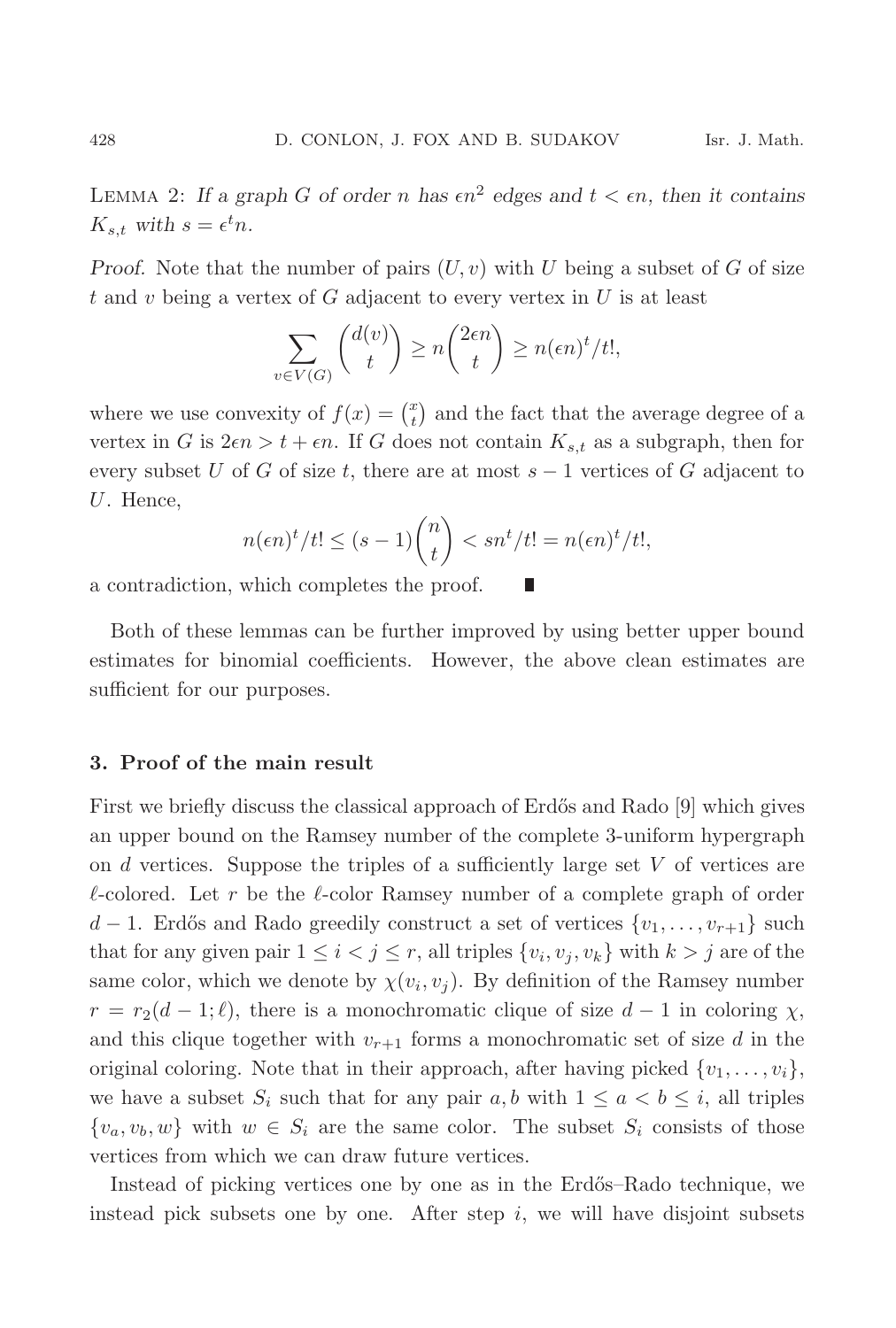$V_{1,i},\ldots,V_{i,i}$  and another subset  $S_i$  such that for any pair  $a, b$  with  $1 \leq a < b \leq i$ , all triples in  $V_{a,i} \times V_{b,i} \times V_{c,i}$  with  $b < c \leq i$  and all triples in  $V_{a,i} \times V_{b,i} \times S_i$  are the same color. Similar to before, the subset  $S_i$  consists of those vertices from which we can draw future vertex subsets.

We now present the proof of Theorem 2, which states that the  $\ell$ -color Ramsey number of the complete *d*-partite hypergraph  $K_d^3(n)$  satisfies

$$
r(K_d^3(n); \ell) \le 2^{\ell^{2r} n^2},
$$

where  $r = r_2(d-1;\ell)$ . The set of edges of a graph G is denoted by  $E(G)$  and  $e(G) = |E(G)|$ .

*Proof of Theorem 2.* Let  $r = r_2(d-1; \ell)$  and let V be a set of  $N = 2^{\ell^2 r_n^2}$  vertices whose triples are  $\ell$ -colored. We will construct disjoint subsets  $V_1, V_2, \ldots, V_{r+1}$ of size n such that for each pair  $1 \leq i < j \leq r$  there is a color  $\chi(i, j)$  for which all triples in  $V_i \times V_j \times V_k$  with  $j < k \leq r + 1$  have color  $\chi(i, j)$ . Note that  $\chi$ is an  $\ell$ -coloring of the edges of the complete graph with vertex set  $\{1,\ldots,r\}$ and therefore, from the definition of the Ramsey number  $r = r_2(d-1;\ell)$ , it follows that there are  $d-1$  numbers  $1 \leq i_1 < i_2 < \cdots < i_{d-1} \leq r$  that make a monochromatic clique in coloring  $\chi$ . Then, using the properties of  $\chi$  it is easy to see that the corresponding sets  $V_{i_1}, V_{i_2}, \ldots, V_{i_{d-1}}$  together with  $V_{r+1}$  make a monochromatic  $K_d^3(n)$ . So we are left with constructing subsets  $V_1, \ldots, V_{r+1}$ with the desired properties, which we will do in  $r$  rounds.

In the first round we pick  $V_{1,1} \subset V$  of size  $\ell^{-1} \sqrt{\log N}$  arbitrarily and let  $S_1 = V \setminus V_{1,1}$ , so  $|S_1| = N - \ell^{-1} \sqrt{\log N} \ge N^{3/4}$ . Now suppose that we already constructed disjoint subsets  $V_{1,i}, V_{2,i},...,V_{i,i}$  each of size  $\ell^{-i}\sqrt{\log N}$ and a subset  $S_i$  of vertices disjoint from  $V_{1,i},\ldots,V_{i,i}$  with  $|S_i| \ge N^{1/4+2^{-i}}$  such that if  $1 \le a < b \le i$ , then all triples in  $V_{a,i} \times V_{b,i} \times V_{c,i}$  with  $b < c \le i$  and all triples in  $V_{a,i} \times V_{b,i} \times S_i$  have color  $\chi(a,b)$ . Note that this is satisfied for  $i = 1$ .

We next show how we proceed through round  $i + 1$ . Consider all triples with one vertex in  $V_{1,i}$  and the other two vertices in  $S_i$ . By the pigeonhole principle, at least a  $1/\ell$  fraction of these triples have the same color which we denote by  $\chi(1, i + 1)$ . Let H be an auxiliary bipartite graph whose first part A is  $V_{1,i}$ , second part B consists of all the unordered pairs  $(w, w')$  from  $S_i$ , and whose edges are those pairs  $(a, b), a \in A$  and  $b = (w, w') \in B$  such that the triple  $(a, w, w')$  has color  $\chi(1, i + 1)$ . By applying Lemma 1 to H we find a subset  $V_{1,i+1} \subset V_{1,i}$  with  $|V_{1,i+1}| = |V_{1,i}|/\ell = \ell^{-(i+1)}\sqrt{\log N}$  and a graph  $G_{1,i}$  on  $S_i$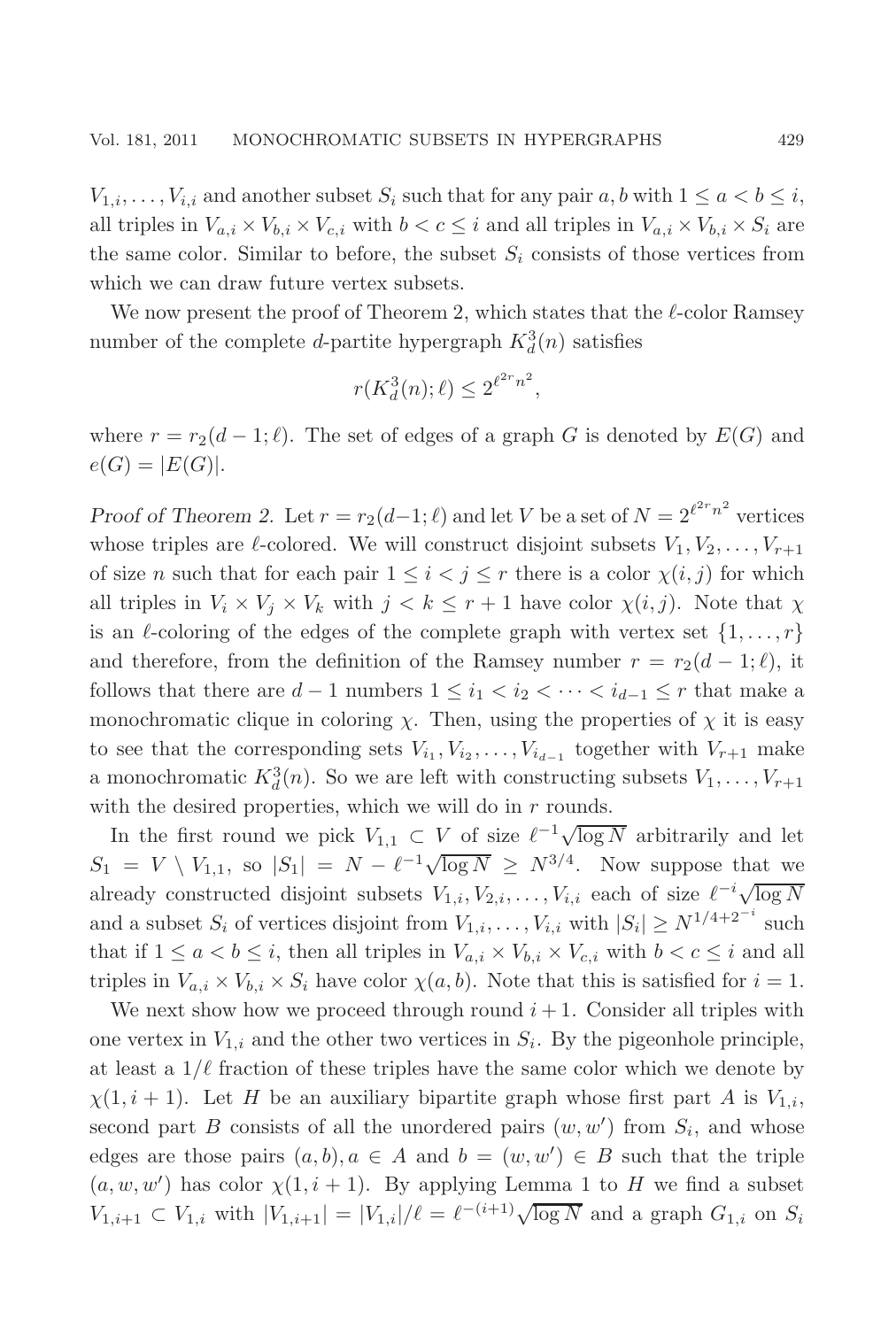with at least

$$
2^{-|V_{1,i}|}\binom{|S_i|}{2}\geq 2^{-2-\ell^{-i}\sqrt{\log N}}|S_i|^2
$$

edges such that all triples consisting of a vertex from  $V_{1,i+1}$  and an edge from  $G_{1,i}$  have color  $\chi(1,i+1)$ .

Continuing this process, suppose that after  $j$  steps, we have already picked for all  $1 \leq h \leq j$  the sets  $V_{h,i+1} \subset V_{h,i}$  with  $|V_{h,i+1}| = |V_{h,i}|/\ell = \ell^{-(i+1)}\sqrt{\log N}$  and graphs  $G_{j,i} \subset G_{j-1,i} \subset \cdots \subset G_{1,i}$  on  $S_i$  which have the following properties. The number of edges of  $G_{i,i}$  is at least

$$
2^{-2-j\ell^{-i}\sqrt{\log N}}|S_i|^2
$$

and every triple consisting of a vertex in  $V_{h,i+1}$  together with the two vertices of an edge from  $G_{h,i}$  has color  $\chi(h, i+1)$ .

In the step  $j+1$ , consider all triples whose one vertex is in  $V_{i+1,i}$  and the other two vertices form an edge of  $G_{j,i}$ . By the pigeonhole principle, at least a  $1/\ell$ fraction of these triples have the same color, which we denote by  $\chi(j+1, i+1)$ . Similar to before, let  $H$  be an auxiliary bipartite graph whose first part  $A$  is  $V_{j+1,i}$ , second part B consists of all the edges of  $G_{j,i}$ , and the edges of H are those pairs  $(a, b), a \in A$  and  $b = (w, w') \in E(G_{j,i})$  such that the triple  $(a, w, w')$  has color  $\chi(j+1, i+1)$ . By applying Lemma 1 to H we find a subset  $V_{j+1,i+1} \subset V_{j+1,i}$  with  $|V_{j+1,i+1}| = |V_{j+1,i}|/\ell = \ell^{-(i+1)} \sqrt{\log N}$  and a subgraph  $G_{j+1,i} \subset G_{j,i} \subset \cdots \subset G_{1,i}$  on  $S_i$  with at least

$$
2^{-|V_{j+1,i}|}e(G_{j,i}) \geq 2^{-|V_{j+1,i}|}2^{-2-j\ell^{-i}\sqrt{\log N}}|S_i|^2 = 2^{-2-(j+1)\ell^{-i}\sqrt{\log N}}|S_i|^2
$$

edges such that all triples whose one vertex is from  $V_{i+1,i+1}$  and the other two vertices form an edge from  $G_{j+1,i}$  have color  $\chi(j+1,i+1)$ .

After *i* such steps, we have  $V_{1,i+1},...,V_{i,i+1}$  each of size  $\ell^{-(i+1)}\sqrt{\log N}$  and a sequence of graphs  $G_{i,i} \subset G_{i-1,i} \subset \cdots \subset G_{1,i}$  on  $S_i$  such that the number of edges of  $G_{i,i}$  is at least

$$
2^{-2-i\ell^{-i}\sqrt{\log N}}|S_i|^2 \geq 2^{-\sqrt{\log N}}|S_i|^2,
$$

and, for  $1 \leq h \leq i$ , all triples consisting of a vertex in  $V_{h,i+1}$  together with an edge from  $G_{h,i}$  are color  $\chi(h, i+1)$ .

Now we apply Lemma 2 (with  $\epsilon = 2^{-\sqrt{\log N}}$  and  $t = \ell^{-(i+1)}\sqrt{\log N}$ ) to graph  $G_{i,i}$  to find disjoint subsets  $V_{i+1,i+1}$  and  $S_{i+1}$  of  $S_i$  that form a complete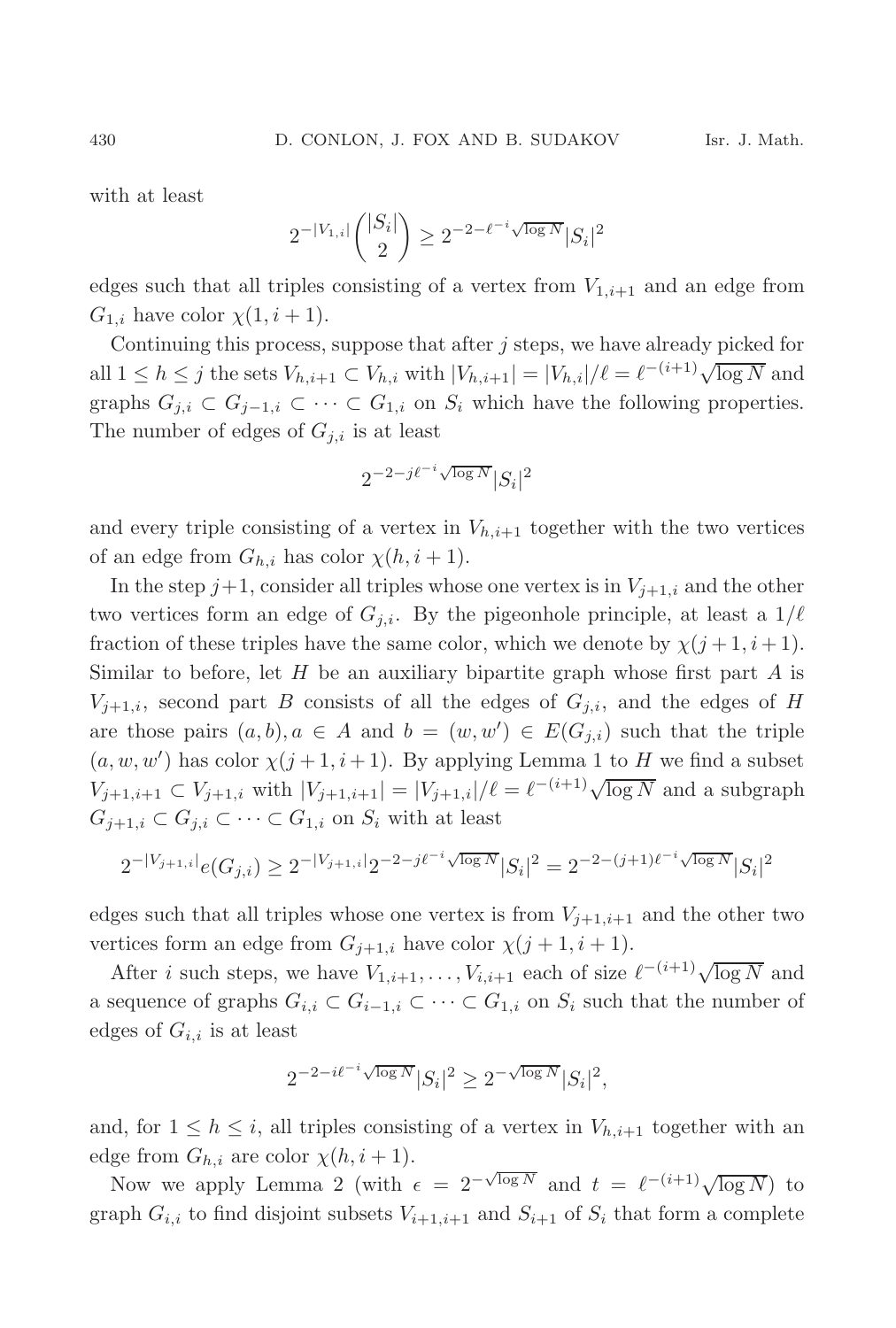bipartite graph in  $G_{i,i}$  and satisfy  $|V_{i+1,i+1}| = \ell^{-(i+1)} \sqrt{\log N}$ , and

$$
|S_{i+1}| \ge \left(2^{-\sqrt{\log N}}\right)^{|V_{i+1,i+1}|} |S_i| = N^{-\ell^{-(i+1)}} |S_i| \ge N^{-2^{-(i+1)}} N^{1/4+2^{-i}}
$$
  

$$
\ge N^{1/4+2^{-(i+1)}}.
$$

By construction we have that for  $j < i + 1$  all triples in  $V_{j,i+1} \times V_{i+1,i+1} \times S_{i+1}$ have color  $\chi(j, i + 1)$ . On the other hand, since  $V_{j,i+1} \subset V_{j,i}$  for  $j < i + 1$  and  $V_{i+1,i+1}, S_{i+1} \subset S_i$  we have by induction that if  $1 \le a < b \le i$ , then all triples in  $V_{a,i+1} \times V_{b,i+1} \times V_{c,i+1}$  with  $b < c \leq i+1$  and all triples in  $V_{a,i+1} \times V_{b,i+1} \times S_{i+1}$ have color  $\chi(a, b)$ . This completes the description of round  $i+1$  of our induction process.

After r such iterations, we have disjoint subsets  $V_{1,r},\ldots,V_{r,r}$ , each of size  $\ell^{-r}\sqrt{\log N} = n$  and  $S_r$  of size at least  $N^{1/4} \geq n$  such that if  $1 \leq a < b \leq r$ , then all triples in  $V_{a,r} \times V_{b,r} \times V_{c,r}$  with  $b < c \leq r$  and all triples in  $V_{a,r} \times V_{b,r} \times S_r$ have color  $\chi(a, b)$ . Letting  $V_i = V_{i,r}$  for  $1 \leq i \leq r$  and  $V_{r+1}$  to be any subset of  $S_r$  of size n, we obtain the sets  $V_1, \ldots, V_{r+1}$  with desired properties. This completes the proof.

### **4. Concluding remarks**

- It would be very interesting to extend Theorems 1 and 2 to uniformity  $k \geq 4$ . In [3] we obtain some preliminary remarks in this direction. We show that for all  $k, \ell$  and  $\epsilon > 0$  there is  $\delta = \delta(k, \ell, \epsilon) > 0$  such that every  $\ell$ -coloring of the k-tuples of an N-element set contains a subset of size  $s = (\log N)^{\delta}$  which contains at least  $(1 - \epsilon) {s \choose k}$  k-tuples of the same color. Unfortunately, notice that  $\delta$  here depends on  $\epsilon$ . Just as we deduce Theorem 1 from Theorem 2, this result is obtained by proving an upper bound on the Ramsey numbers of complete multipartite kuniform hypergraphs.
- $\bullet\,$  It would be nice to determine the best possible dependence of  $c$  on  $\epsilon$  in Theorem 1. As we already mention in the introduction, this theorem follows from our bound on the  $\ell$ -color Ramsey number of the complete d-partite 3-uniform hypergraph with  $d = \Theta(\epsilon^{-1})$ . From Theorem 2 we have that  $c \geq \ell^{-r}$ , where r is the  $\ell$ -color Ramsey number of a complete graph of order  $d-1$ . Therefore, using the simple upper bound